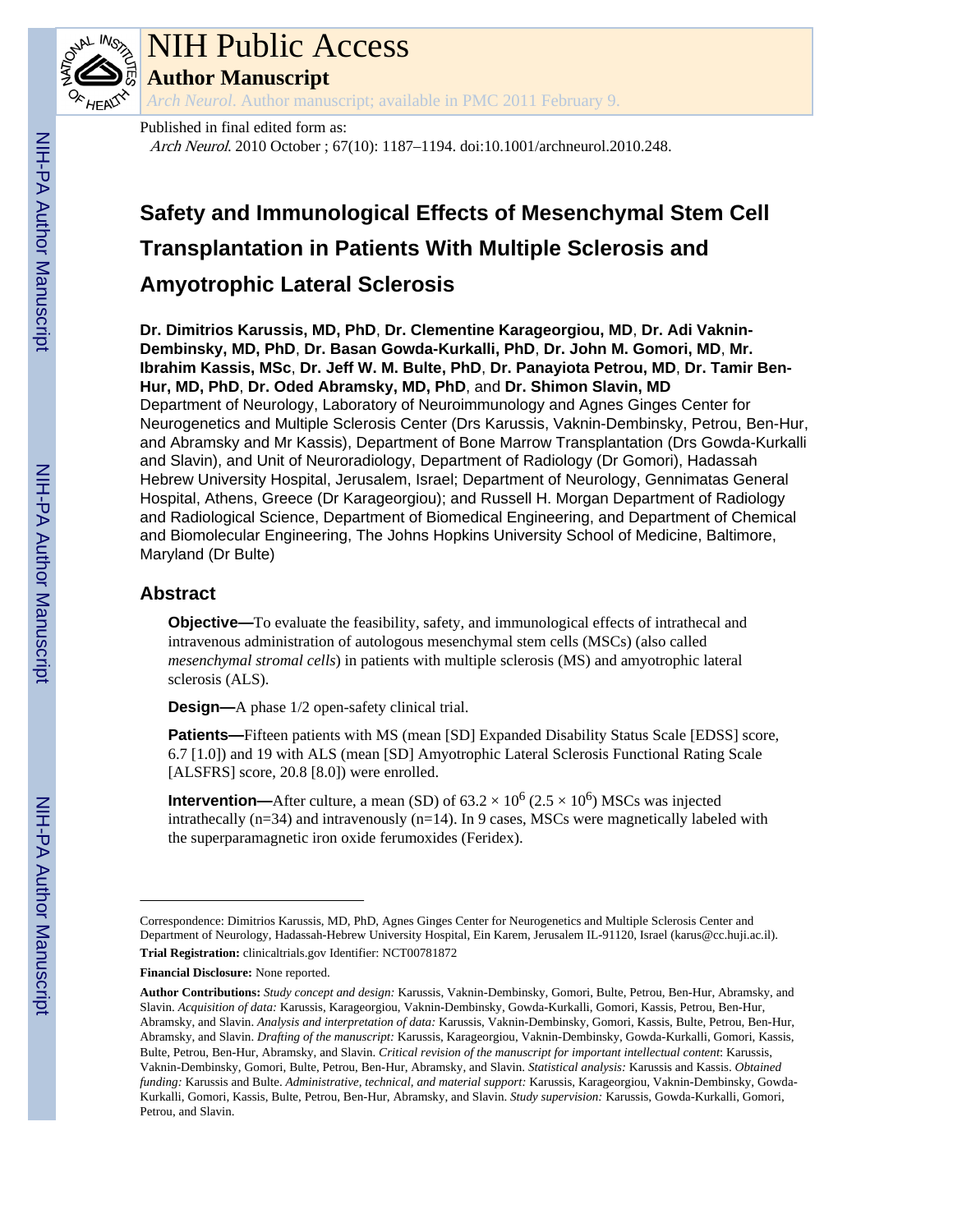**Main Outcome Measures—**The main outcome measure was the recording of side effects. Follow-up (≤25 months) included adverse events evaluation, neurological disability assessment by means of the EDSS, magnetic resonance imaging to exclude unexpected pathologies and track the labeled stem cells, and immunological tests to assess the short-term immunomodulatory effects of MSC transplantation.

**Results—**Twenty-one patients had injection-related adverse effects consisting of transient fever, and 15 reported headache. No major adverse effects were reported during follow-up. The mean ALSFRS score remained stable during the first 6 months of observation, whereas the mean (SD) EDSS score improved from 6.7 (1.0) to 5.9 (1.6). Magnetic resonance imaging visualized the MSCs in the occipital horns of the ventricles, indicating the possible migration of ferumoxideslabeled cells in the meninges, subarachnoid space, and spinal cord. Immunological analysis revealed an increase in the proportion of CD4<sup>+</sup> CD25<sup>+</sup> regulatory T cells, a decrease in the proliferative responses of lymphocytes, and the expression of  $CD40^+$ ,  $CD83^+$ ,  $CD86^+$ , and HLA-DR on myeloid dendritic cells at 24 hours after MSC transplantation.

**Conclusion—**Transplantation of MSCs in patients with MS and ALS is a clinically feasible and relatively safe procedure and induces immediate immunomodulatory effects.

> Multiple sclerosis (MS) is a chronic inflammatory demyelinating disease of the central nervous system (CNS) that leads to cumulative and irreversible CNS damage.<sup>1-3</sup> Over time, therapeutic approaches to MS were aimed at suppressing the immune system to control the inflammatory process that causes the demyelination and axonal damage.<sup>2,3</sup> However, the MS treatments available to date are only partially effective, especially in the progressive phases of the disease.

> Amyotrophic lateral sclerosis (ALS) is a neurodegenerative disease that selectively affects motor neurons in the brain and spinal cord, leading to bulbar, respiratory, and limb weakness. There is no effective treatment, and the disease usually progresses to death within 2 to 4 years.<sup>4</sup>

Previous efforts using various neuroprotective agents in progressive MS and ALS did not prove successful. The use of multipotential stem cells may provide an alternative solution because stem cells can migrate locally into damaged CNS areas where they have the potential to support local neurogenesis or myelogenesis through neurotrophic effects, stimulation of resident CNS stem cells, induction of in situ immunomodulation, or, theoretically, even transdifferentiation.

Mesenchymal stem cells (MSCs) (also called *mesenchymal stromal cells*) are bone marrow– derived stem cells that normally generate osteocytes, adipocytes, and chondrocytes.<sup>5,6</sup> Mesenchymal stem cells have been shown to possess immunomodulating properties, inducing suppression of various immune cell populations.<sup> $7-14$ </sup> Mesenchymal stem cells cultivated under different culture manipulations (chemical induction or use of growth factors) can give rise to neural-like, glial-like, and astrocytic-like cells in vitro.<sup>15–19</sup> In rats with an induced focal demyelinated lesion of the spinal cord, intravenous or intracerebral injection of MSCs resulted in remyelination.<sup>20,21</sup> In the animal model of MS, experimental autoimmune encephalomyelitis, intravenous injection of MSCs into C57BL/6J mice was shown to downregulate the clinical severity of the disease with a parallel suppression of CNS inflammation through induction of T-cell anergy and decrease of demyelination.22–<sup>25</sup> Mesenchymal stem cells migrated into the CNS, where they promoted brain-derived neurotrophic factor production and induced proliferation of a limited number of oligodendrocyte progenitors. In our previous study,25 intraventricularly injected MSCs migrated to the white matter lesions in correlation with the degree of inflammation and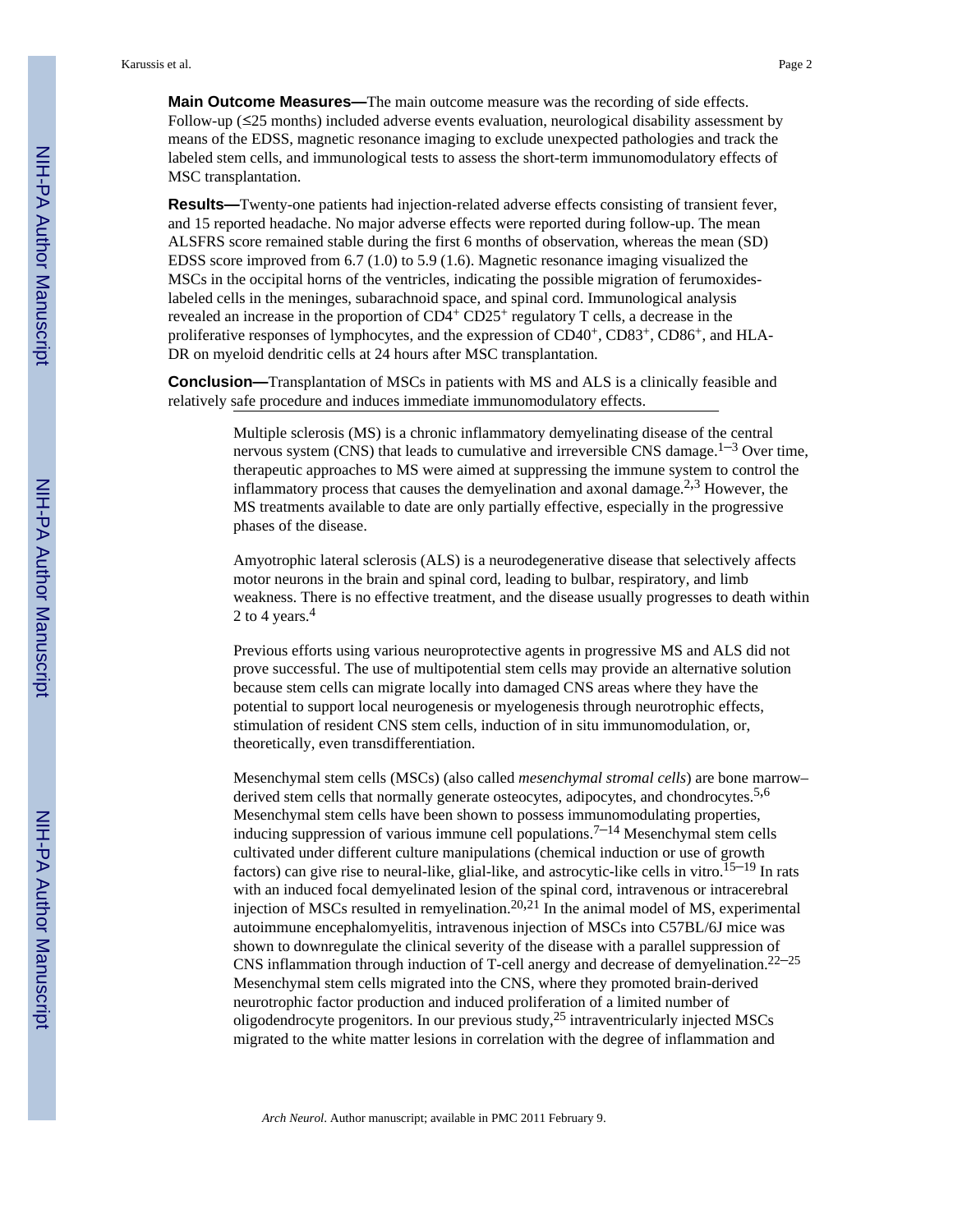induced neuroprotection, with preservation of the axons.<sup>25</sup> Similar beneficial clinical effects of MSC transplantation were described in models of stroke and trauma.<sup>26</sup>

Clinical trials have revealed the feasibility and safety of the clinical use of MSCs (for review, see Giordano et  $al^{27}$ ) and have provided some evidence of efficacy in various medical conditions.28–<sup>34</sup>

On the basis of the preclinical experience and the cumulative data from clinical studies,  $28-39$ we initiated an exploratory trial with autologous bone marrow–derived MSCs in 34 patients with intractable MS or progressive ALS. We combined intrathecal and intravenous administration to maximize the potential therapeutic benefit by accessing the CNS through the cerebrospinal fluid and the systemic circulation. In 9 patients, MSCs were labeled with the superparamagnetic iron oxide magnetic resonance imaging (MRI) contrast agent ferumoxides (Feridex)<sup>40–43</sup> to track cell migration after local grafting.

# **METHODS**

# **DESIGN OF TRIAL AND PATIENT POPULATION**

This study, designed as a phase 1/2 open-safety clinical trial, was approved by the ethics committees of the Gennimatas General Hospital and Hadassah Hebrew University Hospital and registered in the National Institutes of Health database. We included 15 consenting patients with MS (7 men and 8 women; mean age, 35.3 [8.6] years) with a mean disease duration of 10.7 (2.9) (range, 5–15) years and baseline Expanded Disability Status Scale (EDSS) score of 6.7 (1.0) (range, 4.0–8.0), and we also included 19 patients with ALS (10 men and 9 women; (mean age, 53.0 [11.2] years) with a disease duration of 34.3 (20.6) (range, 6–84) months and a mean baseline Amyotrophic Lateral Sclerosis Functional Rating Scale (ALSFRS) score of 20.8 (8.0). (Unless otherwise indicated, data are given as mean (SD).) All patients signed an informed consent approved by the institutional review boards of both centers.

**MS Inclusion Criteria—**Consenting patients fulfilled the following 4 inclusion criteria for this study: (1) the clinical criteria of Poser et al<sup>44</sup> for definite MS; (2) men and nonpregnant women aged 25 to 65 years; (3) duration of disease longer than 5 years; and (4) failure to respond to the currently available and registered agents for MS (ie, interferons, glatiramer acetate [Copaxone], and immunosuppressors), as manifested by an increase of at least 1 degree in the EDSS score during the past year or the appearance of at least 2 major MS relapses during the same period. We excluded MS patients (1) who were treated with cytotoxic medications (ie, cyclophosphamide, mitoxantrone, and azathioprine) during the 3 months before the trial; (2) who had significant cardiac, renal, or hepatic failure or any other disease that may interfere with the ability to interpret the results of the study; (3) who had an active infection; and (4) who showed severe cognitive decline or were unable to understand and sign the informed consent.

**ALS Inclusion Criteria—**Consenting patients fulfilled the following 3 inclusion criteria for this study: (1) meeting the El Escorial criteria for definite  $ALS^{45}$ ; (2) being men or nonpregnant women aged 25 to 65 years; and (3) having a progressive course, with evidence of deterioration of at least 5 degrees in the ALSFRS scale of disease severity during the year preceding inclusion in the trial. We excluded ALS patients with (1) high protein levels or lymphocytosis in the cerebrospinal fluid; (2) positive test results for anti-GM1 antibodies; (3) significant conduction blocks or slow conduction velocities (a reduction of >30%) in nerve conduction studies; (4) significant cardiac, renal, or hepatic failure or any other disease that may interfere with the ability to interpret the results of the study; (5) an active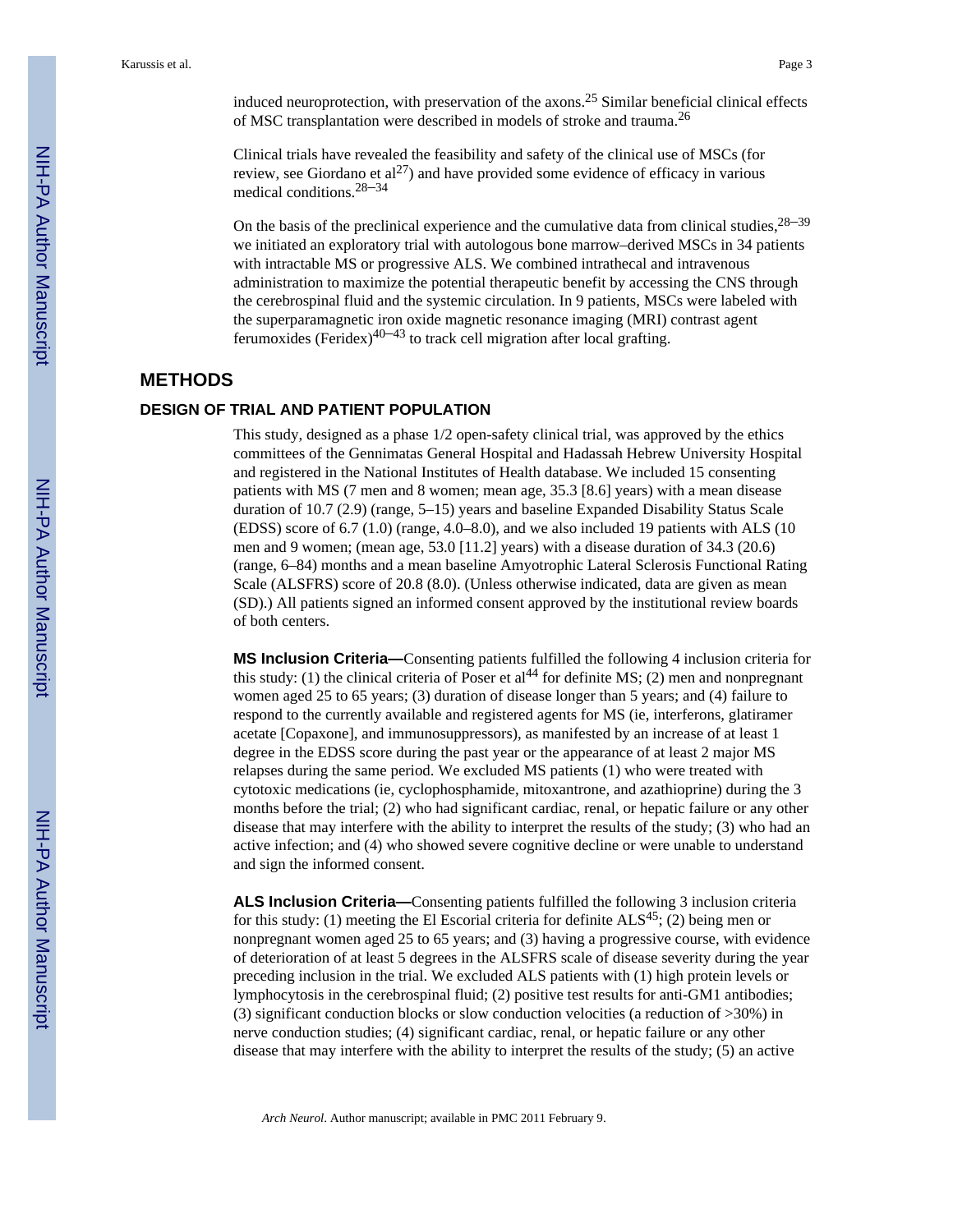infection; and (6) cognitive decline or the inability to understand and sign the informed consent.

# **TREATMENT PROTOCOL**

**Bone Marrow Aspiration—**Bone marrow aspiration was performed under short general anesthesia with puncture from the posterior superior iliac crest while the patient was lying in a left or a right lateral position. Approximately 200 mL of bone marrow inocula was obtained from each patient.

**MSC Preparation and Culture—**A culture of purified MSCs was prepared under aseptic conditions (positively pressurized clean rooms) using filtered sterilized Dulbecco modified Eagle medium with low glucose levels (Qiagen, Valencia, California) supplemented with 10% fetal bovine serum, 1% L-glutamine, and 1% penicillin-streptomycin-nystatin solution (all from Biological Industries, Kibbutz Beit-Haemek, Israel).

Mesenchymal cells were cultured for 40 to 60 days, until they reached confluency, and were then harvested and cryo-preserved in 10% dimethyl sulfoxide–containing medium in liquid nitrogen (−196°C). At 2 weeks, a sample was taken for sterility testing and quality control. After sterility was confirmed, the MSCs were transferred to the laboratory on dry ice, thawed in a 37°C water bath, and washed twice with normal saline solution to remove any residual dimethyl sulfoxide. The cells were then resuspended in normal saline at a concentration of  $10 \times 10^6$ /mL to  $15 \times 10^6$ /mL. Two-thirds of the total number of cells (usually  $60 \times 10^6$  to  $100 \times 10^6$ ) were injected intrathecally, and one-third was injected intravenously. A sample of the cells to be injected was tested by fluorescence-activated cell sorter (FACS) analysis; cells consistently (>98%) expressed the surface markers characteristic of MSCs (CD29, CD73, CD90, CD105, and CD166) and were negative for CD34, CD45, and CD14.

**Treatment Protocol—**All patients received an intrathecal injection via a standard lumbar puncture. Patients with MS received a mean of  $63.2 \times 10^6$  (2.5  $\times$  10<sup>6</sup>) cells; patients with ALS received  $54.7 \times 10^6$  (17.4  $\times$  10<sup>6</sup>) cells in 2 mL of normal saline solution. Fourteen patients (5 with MS and 9 with ALS) also received intravenous MSCs (mean,  $24.5 \times 10^6$  $[2.5 \times 10^6]$  for MS and  $23.4 \times 10^6$  [6.0  $\times 10^6$  ] for ALS, in 2 mL of normal saline solution). Nine patients received MSCs incubated with superparamagnetic iron oxide (ferumoxides) to detect their trafficking and migration by MRI. To this end, ferumoxides was complexed with the cationic polymer poly-L-lysine, and the cells were incubated for 24 to 48 hours as described in detail elsewhere.<sup>46</sup>

## **MAGNETIC RESONANCE IMAGING**

We performed MRI on all patients within 4 to 48 hours after MSC infusion and again after 1 month and 3 to 6 months. The MRI examinations were used to exclude unexpected pathologies and also to track the CNS homing of injected MSCs in patients whose cells were labeled with ferumoxides. All MRIs were performed at 1.5 T with the exception of one performed at 3 T. Brain imaging was performed using standard T1-, T2-, diffusion-, and postgadolinium T1–weighted sequences. Whole spine imaging was performed using standard T1-, T2-, and post-gadolinium T1–weighted sequences.

## **IMMUNOLOGICAL EVALUATION**

Immunological analysis of lymphocyte subsets and cytokine production was performed in 12 patients (5 with ALS and 7 with MS, all of them undergoing intrathecal and intravenous transplantation) at baseline and 4 and 24 hours after MSC administration. The tests are described in the following paragraphs.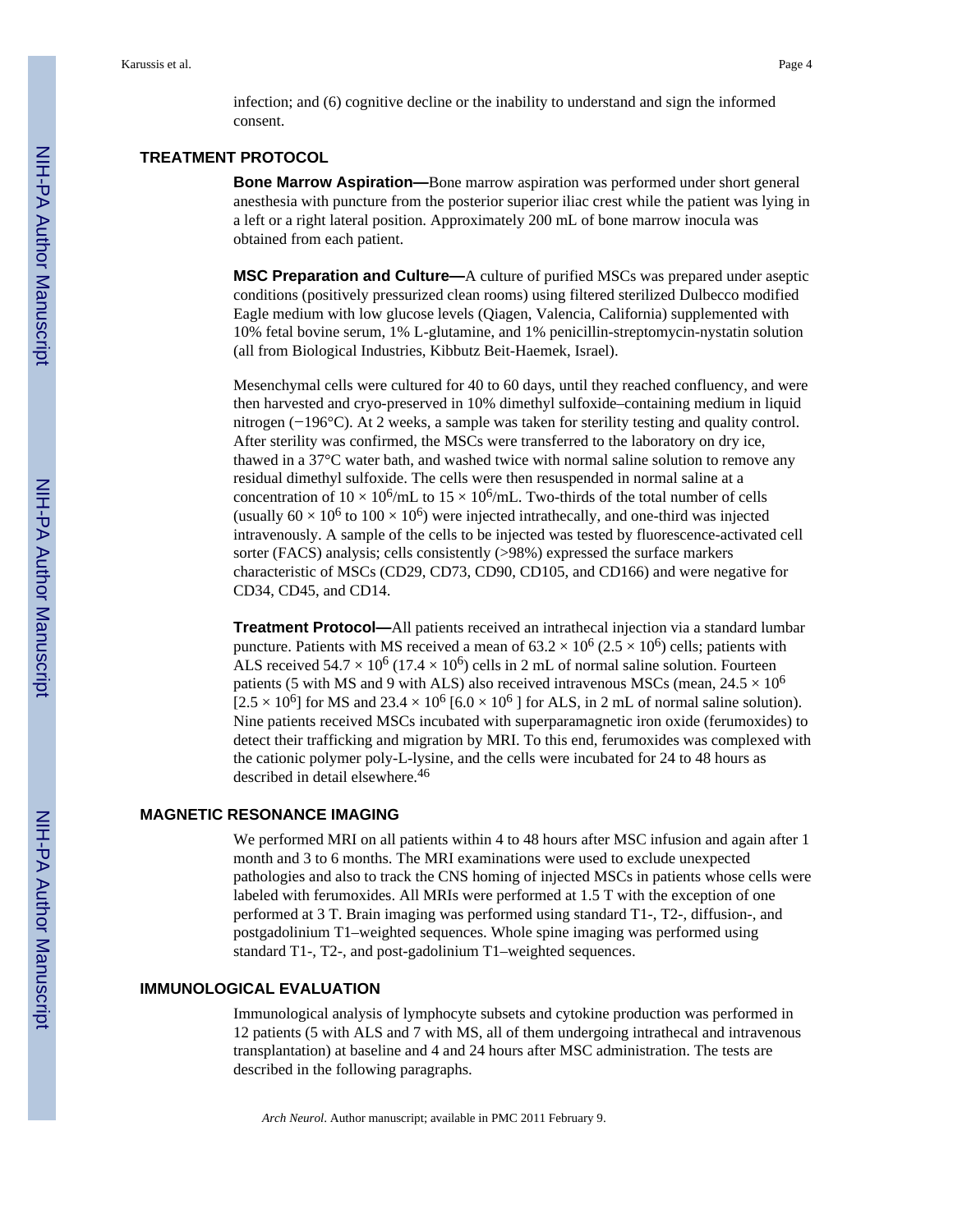Karussis et al. Page 5

**FACS Analysis of Lymphocyte Subsets—**Peripheral blood monocytes were centrifuged using gradient cell separation medium (Histopaque 1077; Sigma-Aldrich Corp, St Louis, Missouri) and stained for flow cytometric analysis with anti-CD4 phycoerythrin (PE) and CD25–fluorescein isothiocyanate conjugate (FITC) (BD Biosciences, Mountain View, California). The isolated peripheral blood monocytes were also stained for the following myeloid dendritic markers: lineage cocktail FITC (BD Biosciences), CD11c antigen-presenting cells (Biotest Pharmaceuticals, Boca Raton, Florida), CD86 PE, CD83 PE, CD40 PE, and HLA-DR PE (eBioscience Inc, San Diego, California). The data were analyzed with the aid of a flow cytometer (Beckman Coulter, Brea, California).

**Lymphocyte Proliferation in Response to Phytohemagglutinin—**The assay was performed in 96-well, flat-bottom plates (Nunc plates; Danyel Biotech, Rehovot, Israel). Lymphocytes were isolated from whole blood by centrifugation using the gradient cell separation medium and seeded at  $25 \times 10^5$ /well in a mixture of RPMI (Roswell Park Memorial Institute) tissue culture medium, 10% fetal calf serum, 1mM glutamine, and penicillin-streptomycin (Biological Industries) and stimulated with the lectin phytohemagglutinin, 1 μg/mL (Sigma-Aldrich Corp). Cultures were incubated for 48 hours in a humidified atmosphere of 5% carbon dioxide at 37°C, and then proliferation was assayed using 1 μCi/well of tritiated thymidine (Amersham, Ayles-bury, England) uptake. After 18 hours of incubation with tritiated thymidine, the cells were frozen in −20°C and then harvested on fiberglass filters using a cell harvester (Skatron Instruments, Lier, Norway); radioactivity was measured by a standard scintillation technique. The stimulation index was calculated as the ratio of the activated to the nonactivated cells.

# **RESULTS**

# **SAFETY AND CLINICAL EFFECTS OF MSC TRANSPLANTATION**

**Safety—Of** the 34 patients, 21 had a mild self-limited febrile reaction (temperature, ≤37.5°C) that lasted for 8 to 24 hours after MSC injection (Table 1). Headaches, which lasted for up to 7 days, were reported in 15 patients and were mainly related to the lumbar puncture. Meningeal irritation and aseptic meningitis was observed in 1 patient, and a second lumbar puncture was performed in that case to rule out the possibility of infection. Aseptic meningitis was diagnosed and was most likely caused by residual dimethyl sulfoxide in the culture medium owing to insufficient washing of the cells (Table 1). The adverse effects profile did not differ significantly between the MS and ALS groups. No major adverse effects were reported in any of the patients during a follow-up of up to 25 months.

**Clinical Effects—**Figure 1 shows the follow-up of the mean EDSS and ALSFRS scores at baseline and at 1, 3, and 6 months after MSC transplantation. In patients with MS, the mean EDSS score declined gradually (indicating functional improvement) from 6.7 (1.0) before the treatment to  $6.1$  (1.2) at 1 month,  $5.9$  (1.4) at 3 months, and  $5.9$  (1.6) at 6 months after MSC injection (*P*<.001, *P*<.001, and *P*=.001, respectively, 2-tailed paired *t* test) (Figure 1A). Although the follow-up of the mean EDSS scores in the whole group is not the optimal way to assess treatment efficacy in small groups, it may provide some indication of positive effects and, most important in such a phase 1/2 study, confirm the lack of any deleterious clinical effects. More specifically, at the end of the 6 months of follow-up, the EDSS score remained unchanged in 4 patients and was reduced by 0.5 degree in 5. It improved by 1.0 degree in 1 patient, by 1.5 degrees in 3, by 2 degrees in 1, and by 2.5 degrees in 1. The EDSS score did not deteriorate in any of the patients.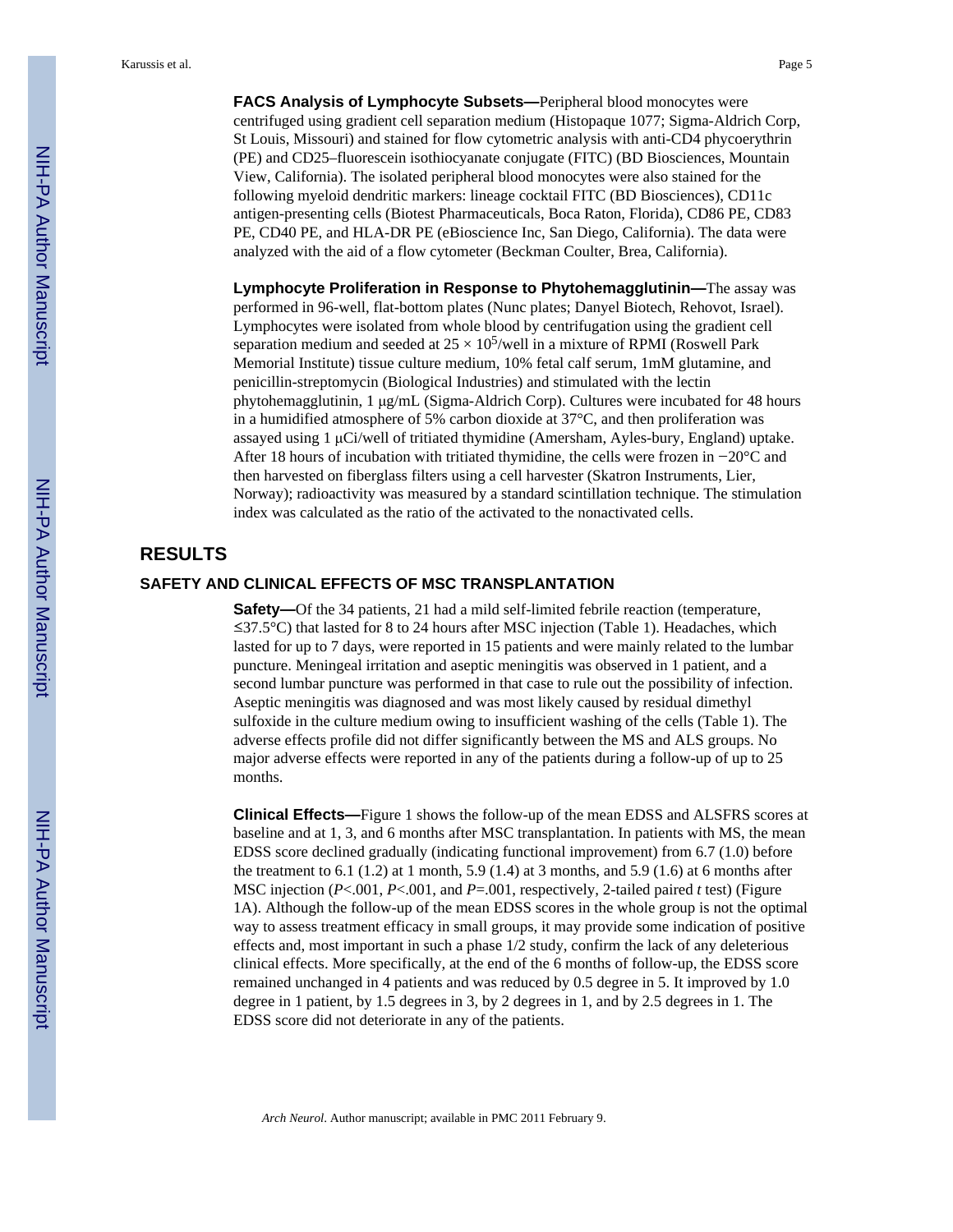In the patients with ALS, the mean ALSFRS score deteriorated slightly during the 2 months between the screening visit and the day of MSC injection but thereafter remained stable during the 6-month follow-up (20.1–20.5, with no statistically significant difference between time points) (Figure 1B).

## **NEURORADIOLOGICAL EFFECTS OF MSC TRANSPLANTATION**

Magnetic resonance imaging (1.5 T) of the brain and whole spine during the 6-month follow-up did not reveal any significant unexpected pathology. In the MS group, no new or gadolinium-enhancing lesions were observed in the brain for up to 6 months after MSC treatment. In the 9 patients in whom the MSCs were labeled with ferumoxides, MRI of the brain and whole spine was performed at 24 to 48 hours and at 1 to 3 months after injection of MSCs. Hypointense signals in T2-weighted images, indicating the presence of ferumoxides-positive cells, were detected in the meninges of the spinal cord and nerve roots and in the spinal cord parenchyma (Figure 2). In 1 patient who received MSCs without ferumoxides labeling, a 3-T brain MRI performed 18 hours after transplantation (Figure 3) showed dependent layering of the intrathecally delivered cells in the occipital horns, suggesting dissemination of MSCs from the injection site to the ventricles of the CNS.

#### **IMMUNOLOGICAL EFFECTS OF MSC TRANSPLANTATION**

To evaluate the in vivo immunoregulatory effects of MSC transplantation, peripheral blood monocytes were obtained from 12 patients (5 with ALS and 7 with MS), and the changes in the expression of cell surface markers and the lymphocyte proliferative responses on stimulation with phytohemagglutinin were tested before and at 4 and 24 hours after MSC administration. Analysis of the data in all 12 patients together (as a single group) using a 2 tailed paired *t* test showed a 72% increase in the proportion of  $CD4^+$  CD25<sup>+</sup> regulatory T cells (from 8.3% [6.4%] to 14.2% [7.5%]; *P*=.02) and a 30% to 60% reduction of CD86<sup>+</sup> (from 82.6% [20.5%] to 58.8% [16.3%]; *P*=.02), CD83+ (from 26.6% [8.4%] to 12.3%  $[13.2\%]$ ; *P*=.02), and HLA-DR<sup>+</sup> (from 92.1% [5.2%] to 74.6% [12.1%]; *P*=.004) myeloid dendritic cells and a similar reduction in the number of activated CD40+ cells (from 22.9 [5.3] to 10.7  $[14.0]$ ;  $P=.04$  24 hours after MSC infusion (Figure 4A and Table 2). These changes were similar in the MS and ALS groups when analyzed separately (Table 2). In addition, after stimulation of lymphocytes with the phytohemagglutinin, there was a 63% decrease in the proliferative cell response (stimulation index at baseline, 26.6 [4.1]; 24 hours later: 9.6 [4.8]; *P*=.001, 2-tailed paired *t* test) (Figure 4B). Although it is difficult to estimate the clinical relevance of these immunological effects, changes of that magnitude are stronger than those induced by the conventional immunomodulatory medications and indicate a down-regulation of activated lymphocytes and antigen-presenting cells and the proliferative ability of effector cells after MSC transplantation.

# **COMMENT**

Our phase 1/2 pilot clinical trial using combined intrathecal and intravenous injection of bone marrow–derived autologous MSCs in 34 patients with MS and ALS was aimed at exploring the feasibility and safety of this type of cell therapy. The 6 to 25 months of follow-up did not reveal any significant immediate or late adverse effects and indicated clinical stabilization or improvement in some patients. Magnetic resonance imaging indicated possible dissemination of the MSCs from the lumbar site of inoculation to the occipital horns, meninges, spinal roots, and spinal cord parenchyma (Figures 2 and 3). Immunological analysis of lymphocyte subsets and cytokine production, performed in 12 patients, demonstrated the immediate in vivo immunomodulating effects of MSCs, starting as early as 4 hours after MSC transplantation and including an increase in CD4+ CD25<sup>+</sup>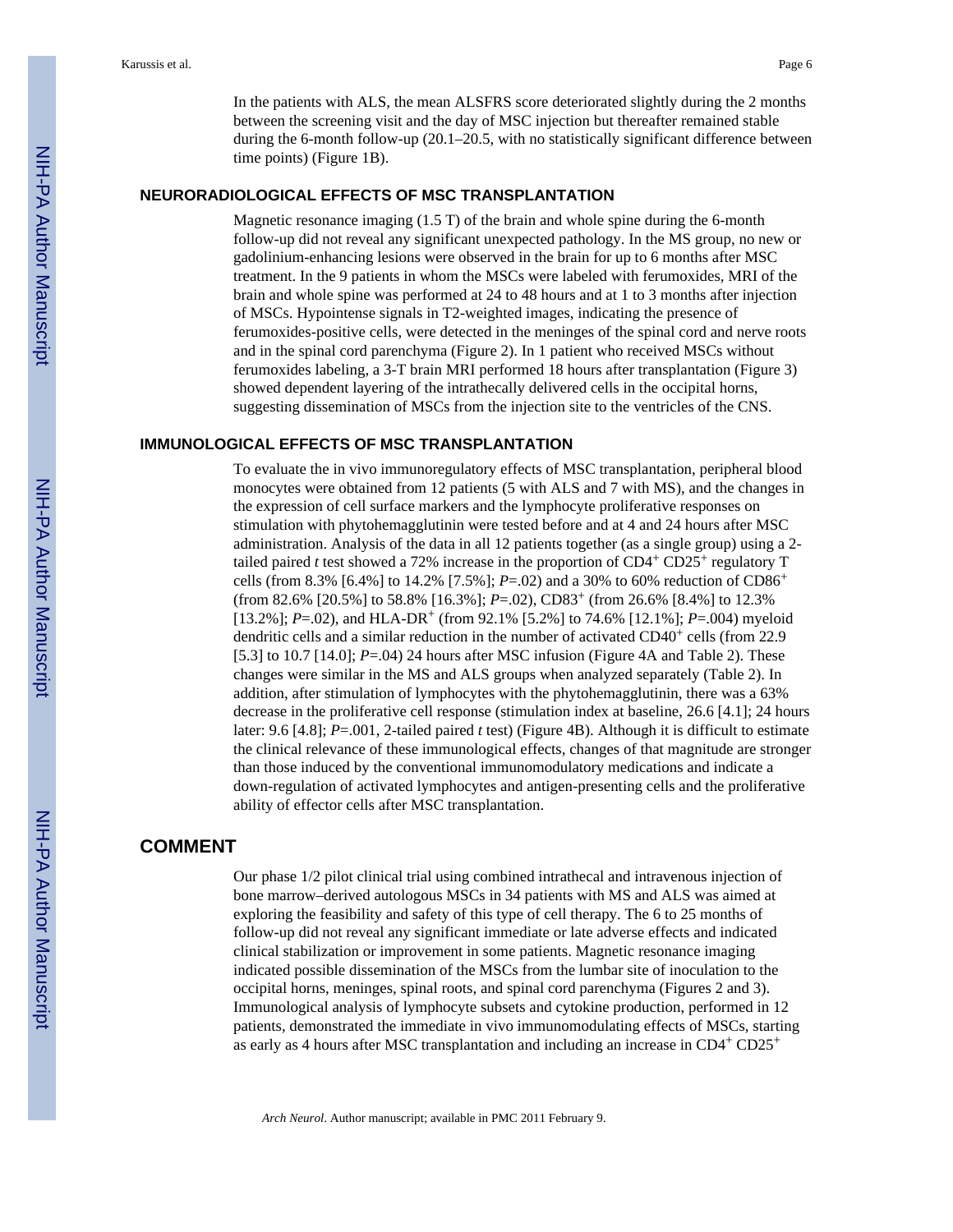regulatory cells and a reduction in the proportion of activated dendritic cells and lymphocytes and of lymphocyte proliferation (Figure 4).

One of the possible approaches to enhancing neuroprotective mechanisms and inducing neuroregeneration in progressive MS and ALS may involve the use of adult or nonembryonic stem cells, which are more differentiated than embryonic stem cells and can be harvested from various tissues. Bone marrow MSCs mainly support the processes of hematopoiesis and hematopoietic stem cell engraftment but can also give rise to cells of mesodermal origin such as osteoblasts, adipocytes, and chondrocytes. Recent studies have described the following additional properties of MSCs: (1) a debatable ability to transdifferentiate into cells of endodermal and ectodermal origin,  $6,47,48$  including possible neural transdifferentiation,  $15,17,19$  and (2) systemic (peripheral) and local (in the CNS) immunomodulatory effects.8,9,49–<sup>51</sup>

The use of bone marrow–derived stem cells offers several practical advantages: (1) MSCs can be obtained readily and safely from adult bone marrow, even from patients with advanced disease; (2) MSCs, which are normally present in small concentrations in the bone marrow compartment, can be enriched and greatly expanded by in vitro culturing; (3) autologous MSCs can be administered safely without the need for immunosuppressive treatment to prevent rejection; and (4) adult MSCs were shown to be less prone to genetic abnormalities and malignant transformation during multiple passages in vitro, thus implying a low risk for induction of treatment-related malignant neoplasms.  $52-55$ 

The preclinical studies,  $28-39$  together with the cumulative data from ongoing clinical trials with MSCs in various clinical conditions (reviewed by Giordano et  $al^{27}$ ), provided the scientific basis for our trial. The only available data on the use of MSCs in neurological conditions include a small study<sup>56</sup> in 7 patients with ALS and a trial from Iran<sup>57</sup> that did not report any significant adverse events. Two additional, recently published studies, a phase 1 trial in patients with ALS (with intraspinal injection of  $MSCs$ )<sup>58</sup> and a small pilot study with 3 patients with MS that used intravenous administration of adipose tissue MSCs,<sup>59</sup> also support the safety of the use of MSCs.

Our main finding was the feasibility and acceptable safety profile of transplantation of autologous stem cells from the bone marrow in patients with MS and ALS. None of our patients experienced significant adverse effects during the 6- to 25-month observation. In 20 patients, follow-up MRI 1 year after transplantation did not reveal any unexpected pathology or significant new activity of the disease.

Several clinical trials in nonneurological diseases<sup>28–39</sup> have indicated that intravenous administration of MSCs is a safe procedure. Our study additionally shows an acceptable short-term safety profile of the intrathecal route of administration of stem cells at doses of up to 70 million cells per injection per patient. The intrathecal approach for cell-based therapies in neurological diseases such as MS and ALS, in which the areas of tissue damage are widespread throughout the neuroaxis, may increase the possibility of migration of the injected cells to the proximity of the CNS lesions. The injected cells may circulate with the flow of the cerebrospinal fluid and have a better chance of reaching the affected CNS areas. Our animal studies showed that this route of administration could induce superior neurotrophic and neuroprotective effects.25 However, the optimal route of stem cell administration in general—and particularly MSC administration—in patients with neurological diseases remains debatable. Other investigators have claimed that intravenous injection may be sufficient and equally effective (at least in the case of MS) because MSCs exert peripheral immunomodulating effects and may also migrate through the blood to the damaged areas of the CNS after receiving inflammatory signals.<sup>23–25</sup> A possible drawback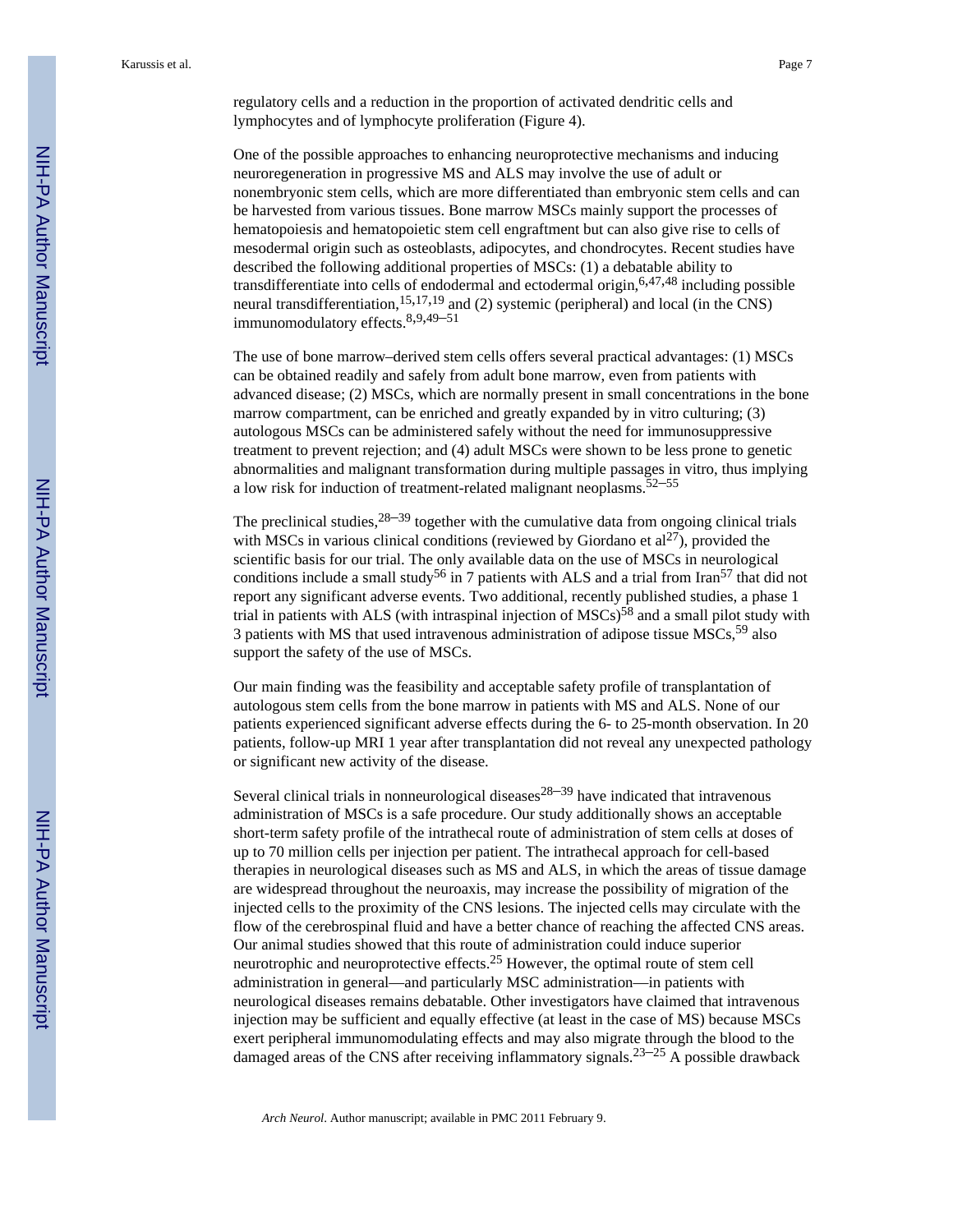of the intravenous administration of MSCs is that most of the cells injected into the blood will home to the lungs, lymph nodes, and other tissues, greatly reducing the number of cells available to migrate to the CNS. Moreover, intrathecal delivery of cells may focus their possible immunomodulatory and trophic effects directly on the CNS, without producing systemic adverse effects.

The initial findings of our trial support the possibility of migration of MSCs from their site of injection (lumbar area of the cerebrospinal fluid) to the brain ventricles and spinal cord parenchyma. Despite the absence of definite proof, the hypointense signals in the meninges and the spinal cord parenchyma, shown in our MRI studies (Figure 2), may indicate the presence of supra-paramagnetic particles (ferumoxides-labeled MSCs) in these CNS areas. However, the hypointense areas could also be related to the presence of macrophages that phagocytized the iron oxide magnetic resonance contrast agent and migrated to the inflammatory MS lesions.

Our data also demonstrate and confirm, to our knowledge for the first time in human neurological diseases, the in vivo systemic immunomodulatory effects of MSCs previously described in animal studies.25 The finding of early clinical stabilization or improvement in some of the patients could be related to these immunomodulating effects. The possibility of neuroprotection and neuroregeneration through transdifferentiation of MSCs into cells of the neuronal or glial lineage, although theoretically viable, has yet to be proved by neuroimaging studies. Further controlled trials are warranted to evaluate the long-term safety and the potential clinical efficacy of MSC transplantation. According to recent consensus papers,  $60,61$  intravenous injection of MSCs (at a suggested dose of 10<sup>6</sup>/kg, which has been shown to be optimal for effective immunomodulation) seems to be the most feasible approach in designing future efficacy trials in patients with active MS.

# **Acknowledgments**

**Funding/Support:** This work was supported by the ECTRIMS Fellowship grant 2009–2010. Part of this study was funded by NMSS RG3630 and TEDCO MD Stem Cell Fund ESC 06-29-01.

# **References**

- 1. Karussis D, Grigoriadis S, Polyzoidou E, Grigoriadis N, Slavin S, Abramsky O. Neuroprotection in multiple sclerosis. Clin Neurol Neurosurg 2006;108(3):250–254. [PubMed: 16413962]
- 2. Steinman L. Multiple sclerosis: a two-stage disease. Nat Immunol 2001;2(9):762–764. [PubMed: 11526378]
- 3. Einstein O, Grigoriadis N, Mizrachi-Kol R, et al. Transplanted neural precursor cells reduce brain inflammation to attenuate chronic experimental autoimmune encephalomyelitis. Exp Neurol 2006;198(2):275–284. [PubMed: 16472805]
- 4. Sabatelli M, Madia F, Conte A, et al. Natural history of young-adult amyotrophic lateral sclerosis. Neurology 2008;71(12):876–881. [PubMed: 18596241]
- 5. Prockop DJ. Marrow stromal cells as stem cells for nonhematopoietic tissues. Science 1997;276(5309):71–74. [PubMed: 9082988]
- 6. Pittenger MF, Mackay AM, Beck SC, et al. Multilineage potential of adult human mesenchymal stem cells. Science 1999;284(5411):143–147. [PubMed: 10102814]
- 7. Tse WT, Pendleton JD, Beyer WM, Egalka MC, Guinan EC. Suppression of allogeneic T-cell proliferation by human marrow stromal cells: implications in transplantation. Transplantation 2003;75(3):389–397. [PubMed: 12589164]
- 8. Spaggiari GM, Capobianco A, Becchetti S, Mingari MC, Moretta L. Mesenchymal stem cell–natural killer cell interactions: evidence that activated NK cells are capable of killing MSCs, whereas MSCs can inhibit IL-2–induced NK-cell proliferation. Blood 2006;107(4):1484–1490. [PubMed: 16239427]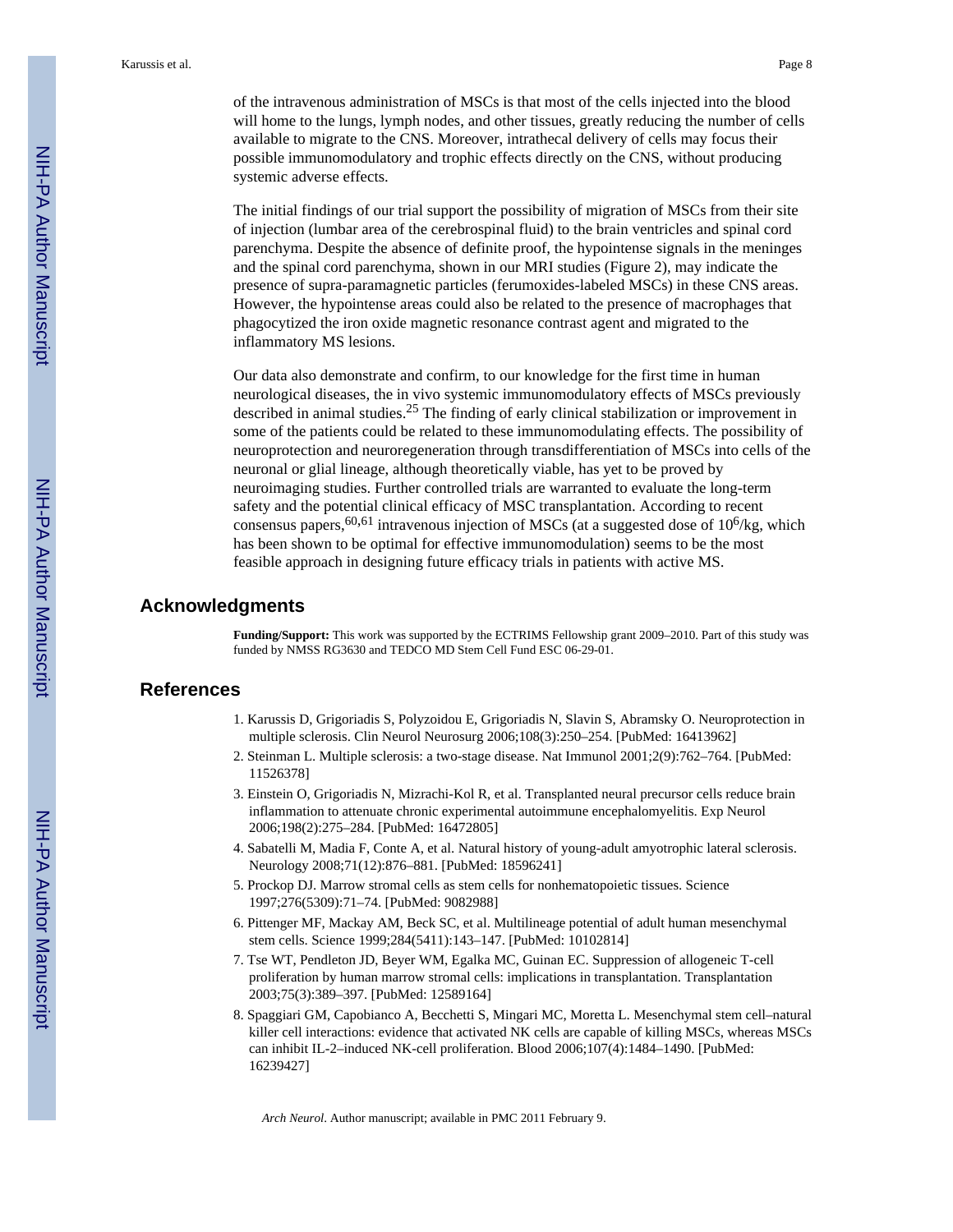- 9. Sotiropoulou PA, Perez SA, Gritzapis AD, Baxevanis CN, Papamichail M. Interactions between human mesenchymal stem cells and natural killer cells. Stem Cells 2006;24(1):74–85. [PubMed: 16099998]
- 10. Rasmusson I, Ringdén O, Sundberg B, Le Blanc K. Mesenchymal stem cells inhibit the formation of cytotoxic T lymphocytes, but not activated cytotoxic T lymphocytes or natural killer cells. Transplantation 2003;76(8):1208–1213. [PubMed: 14578755]
- 11. Meisel R, Zibert A, Laryea M, Göbel U, Däubener W, Dilloo D. Human bone marrow stromal cells inhibit allogeneic T-cell responses by indoleamine 2,3-dioxygenase-mediated tryptophan degradation. Blood 2004;103(12):4619–4621. [PubMed: 15001472]
- 12. Glennie S, Soeiro I, Dyson PJ, Lam EW, Dazzi F. Bone marrow mesenchymal stem cells induce division arrest anergy of activated T cells. Blood 2005;105 (7):2821–2827. [PubMed: 15591115]
- 13. Di Nicola M, Carlo-Stella C, Magni M, et al. Human bone marrow stromal cells suppress Tlymphocyte proliferation induced by cellular or nonspecific mitogenic stimuli. Blood 2002;99(10): 3838–3843. [PubMed: 11986244]
- 14. Deng W, Han Q, Liao L, You S, Deng H, Zhao RC. Effects of allogeneic bone marrow–derived mesenchymal stem cells on T and B lymphocytes from BXSB mice. DNA Cell Biol 2005;24(7): 458–463. [PubMed: 16008514]
- 15. Woodbury D, Schwarz EJ, Prockop DJ, Black IB. Adult rat and human bone marrow stromal cells differentiate into neurons. J Neurosci Res 2000;61(4):364–370. [PubMed: 10931522]
- 16. Song L, Tuan RS. Transdifferentiation potential of human mesenchymal stem cells derived from bone marrow. FASEB J 2004;18(9):980–982. [PubMed: 15084518]
- 17. Sanchez-Ramos J, Song S, Cardozo-Pelaez F, et al. Adult bone marrow stromal cells differentiate into neural cells in vitro. Exp Neurol 2000;164(2):247–256. [PubMed: 10915564]
- 18. Lu P, Blesch A, Tuszynski MH. Induction of bone marrow stromal cells to neurons: differentiation, transdifferentiation, or artifact? J Neurosci Res 2004;77(2):174–191. [PubMed: 15211585]
- 19. Bossolasco P, Cova L, Calzarossa C, et al. Neuro-glial differentiation of human bone marrow stem cells in vitro. Exp Neurol 2005;193(2):312–325. [PubMed: 15869934]
- 20. Akiyama Y, Radtke C, Honmou O, Kocsis JD. Remyelination of the spinal cord following intravenous delivery of bone marrow cells. Glia 2002;39(3):229–236. [PubMed: 12203389]
- 21. Inoue M, Honmou O, Oka S, Houkin K, Hashi K, Kocsis JD. Comparative analysis of remyelinating potential of focal and intravenous administration of autologous bone marrow cells into the rat demyelinated spinal cord. Glia 2003;44 (2):111–118. [PubMed: 14515327]
- 22. Zappia E, Casazza S, Pedemonte E, et al. Mesenchymal stem cells ameliorate experimental autoimmune encephalomyelitis inducing T-cell anergy. Blood 2005;106(5):1755–1761. [PubMed: 15905186]
- 23. Zhang J, Li Y, Chen J, et al. Human bone marrow stromal cell treatment improves neurological functional recovery in EAE mice. Exp Neurol 2005;195 (1):16–26. [PubMed: 15904921]
- 24. Zhang J, Li Y, Lu M, et al. Bone marrow stromal cells reduce axonal loss in experimental autoimmune encephalomyelitis mice. J Neurosci Res 2006;84(3):587–595. [PubMed: 16773650]
- 25. Kassis I, Grigoriadis N, Gowda-Kurkalli B, et al. Neuroprotection and immunomodulation with mesenchymal stem cells in chronic experimental autoimmune encephalomyelitis. Arch Neurol 2008;65(6):753–761. [PubMed: 18541795]
- 26. Chen J, Li Y, Wang L, Lu M, Zhang X, Chopp M. Therapeutic benefit of intracerebral transplantation of bone marrow stromal cells after cerebral ischemia in rats. J Neurol Sci 2001;189(1–2):49–57. [PubMed: 11535233]
- 27. Giordano A, Galderisi U, Marino IR. From the laboratory bench to the patient's bedside: an update on clinical trials with mesenchymal stem cells. J Cell Physiol 2007;211(1):27–35. [PubMed: 17226788]
- 28. Horwitz EM, Prockop DJ, Fitzpatrick LA, et al. Transplantability and therapeutic effects of bone marrow–derived mesenchymal cells in children with osteogenesis imperfecta. Nat Med 1999;5(3): 309–313. [PubMed: 10086387]
- 29. Horwitz EM, Prockop DJ, Gordon PL, et al. Clinical responses to bone marrow transplantation in children with severe osteogenesis imperfecta. Blood 2001;97(5):1227–1231. [PubMed: 11222364]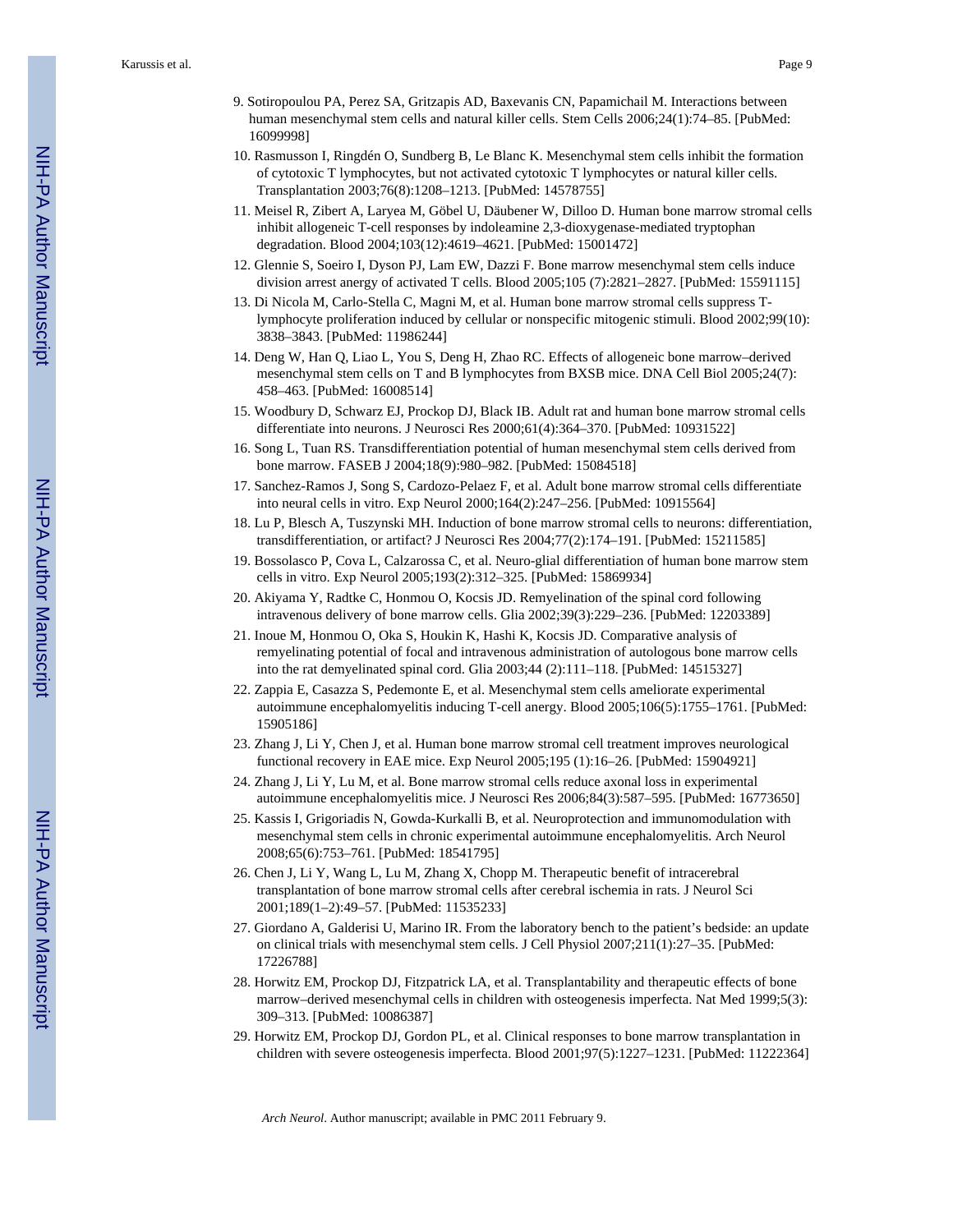- 30. Wollert KC, Meyer GP, Lotz J, et al. Intracoronary autologous bone-marrow cell transfer after myocardial infarction: the BOOST randomised controlled clinical trial. Lancet 2004;364(9429): 141–148. [PubMed: 15246726]
- 31. Stamm C, Westphal B, Kleine HD, et al. Autologous bone-marrow stem-cell transplantation for myocardial regeneration. Lancet 2003;361(9351):45–46. [PubMed: 12517467]
- 32. Perin EC, Dohmann HF, Borojevic R, et al. Transendocardial, autologous bone marrow cell transplantation for severe, chronic ischemic heart failure. Circulation 2003;107(18):2294–2302. [PubMed: 12707230]
- 33. Perin EC, Dohmann HF, Borojevic R, et al. Improved exercise capacity and ischemia 6 and 12 months after transendocardial injection of autologous bone marrow mononuclear cells for ischemic cardiomyopathy. Circulation 2004;110(11 suppl 1):II213–II218. [PubMed: 15364865]
- 34. Koç ON, Day J, Nieder M, Gerson SL, Lazarus HM, Krivit W. Allogeneic mesenchymal stem cell infusion for treatment of metachromatic leukodystrophy (MLD) and Hurler syndrome (MPS-IH). Bone Marrow Transplant 2002;30(4):215–222. [PubMed: 12203137]
- 35. Assmus B, Schächinger V, Teupe C, et al. Transplantation of progenitor cells and regeneration enhancement in acute myocardial infarction (TOPCARE-AMI). Circulation 2002;106(24):3009– 3017. [PubMed: 12473544]
- 36. Chen SL, Fang WW, Ye F, et al. Effect on left ventricular function of intracoronary transplantation of autologous bone marrow mesenchymal stem cell in patients with acute myocardial infarction. Am J Cardiol 2004;94(1):92–95. [PubMed: 15219514]
- 37. Ferrari G, Cusella-De Angelis G, Coletta M, et al. Muscle regeneration by bone marrow–derived myogenic progenitors [published correction appears in *Science*. 1998;281(5379):923]. Science 1998;279(5356):1528–1530. [PubMed: 9488650]
- 38. Katritsis DG, Sotiropoulou PA, Karvouni E, et al. Transcoronary transplantation of autologous mesenchymal stem cells and endothelial progenitors into infarcted human myocardium. Catheter Cardiovasc Interv 2005;65(3):321–329. [PubMed: 15954106]
- 39. Koç ON, Gerson SL, Cooper BW, et al. Rapid hematopoietic recovery after coin-fusion of autologous-blood stem cells and culture-expanded marrow mesenchymal stem cells in advanced breast cancer patients receiving high-dose chemotherapy. J Clin Oncol 2000;18(2):307–316. [PubMed: 10637244]
- 40. Bulte JW, Kraitchman DL. Iron oxide MR contrast agents for molecular and cellular imaging. NMR Biomed 2004;17(7):484–499. [PubMed: 15526347]
- 41. de Vries IJ, Lesterhuis WJ, Barentsz JO, et al. Magnetic resonance tracking of dendritic cells in melanoma patients for monitoring of cellular therapy. Nat Biotechnol 2005;23(11):1407–1413. [PubMed: 16258544]
- 42. Toso C, Vallee JP, Morel P, et al. Clinical magnetic resonance imaging of pancreatic islet grafts after iron nanoparticle labeling. Am J Transplant 2008;8 (3):701–706. [PubMed: 18294167]
- 43. Zhu J, Wu X, Zhang HL. Adult neural stem cell therapy: expansion in vitro, tracking in vivo and clinical transplantation. Curr Drug Targets 2005;6(1):97–110. [PubMed: 15720217]
- 44. Poser CM, Paty DW, Scheinberg L, et al. New diagnostic criteria for multiple sclerosis: guidelines for research protocols. Ann Neurol 1983;13(3):227–231. [PubMed: 6847134]
- 45. Brooks BR. Subcommittee on Motor Neuron Diseases/Amyotrophic Lateral Sclerosis of the World Federation of Neurology Research Group on Neuromuscular Diseases; El Escorial "Clinical Limits of Amyotrophic Lateral Sclerosis" Workshop Contributors. El Escorial World Federation of Neurology criteria for the diagnosis of amyotrophic lateral sclerosis. J Neurol Sci 1994;124(suppl):96–107. [PubMed: 7807156]
- 46. Bulte JW, Arbab AS, Douglas T, Frank JA. Preparation of magnetically labeled cells for cell tracking by magnetic resonance imaging. Methods Enzymol 2004;386:275–299. [PubMed: 15120257]
- 47. Oswald J, Boxberger S, Jørgensen B, et al. Mesenchymal stem cells can be differentiated into endothelial cells in vitro. Stem Cells 2004;22(3):377–384. [PubMed: 15153614]
- 48. Taléns-Visconti R, Bonora A, Jover R, et al. Hepatogenic differentiation of human mesenchymal stem cells from adipose tissue in comparison with bone marrow mesenchymal stem cells. World J Gastroenterol 2006;12(36):5834–5845. [PubMed: 17007050]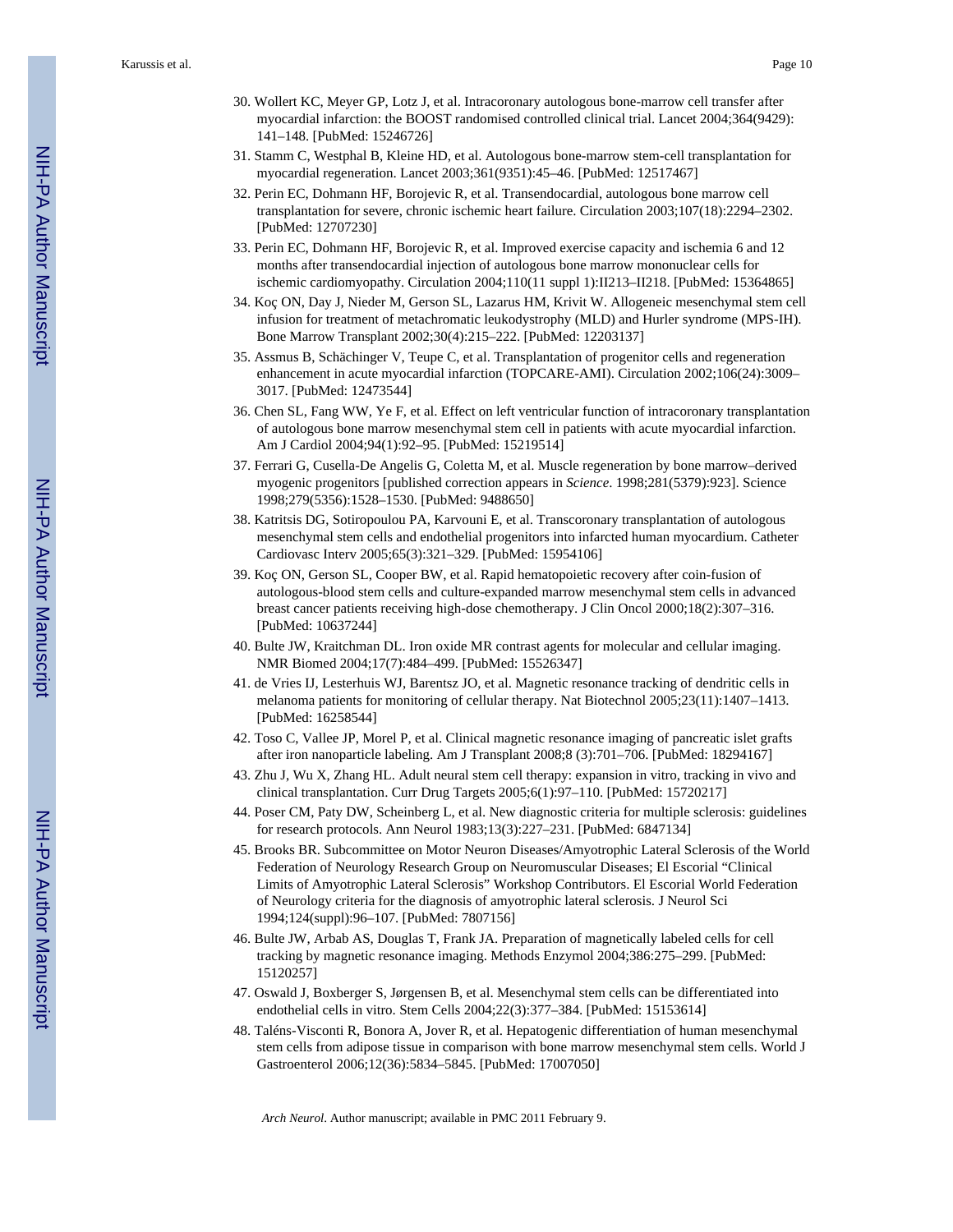- 49. Krampera M, Glennie S, Dyson J, et al. Bone marrow mesenchymal stem cells inhibit the response of naive and memory antigen-specific T cells to their cognate peptide. Blood 2003;101(9):3722– 3729. [PubMed: 12506037]
- 50. Le Blanc K, Tammik C, Rosendahl K, Zetterberg E, Ringdén O. HLA expression and immunologic properties of differentiated and undifferentiated mesenchy-mal stem cells. Exp Hematol 2003;31(10):890–896. [PubMed: 14550804]
- 51. Uccelli A, Zappia E, Benvenuto F, Frassoni F, Mancardi G. Stem cells in inflammatory demyelinating disorders: a dual role for immunosuppression and neuroprotection. Expert Opin Biol Ther 2006;6(1):17–22. [PubMed: 16370911]
- 52. Izadpanah R, Trygg C, Patel B, et al. Biologic properties of mesenchymal stem cells derived from bone marrow and adipose tissue. J Cell Biochem 2006;99(5):1285–1297. [PubMed: 16795045]
- 53. Draper JS, Moore HD, Ruban LN, Gokhale PJ, Andrews PW. Culture and characterization of human embryonic stem cells. Stem Cells Dev 2004;13(4):325–336. [PubMed: 15345125]
- 54. Lee K, Majumdar MK, Buyaner D, Hendricks JK, Pittenger MF, Mosca JD. Human mesenchymal stem cells maintain transgene expression during expansion and differentiation. Mol Ther 2001;3(6):857–866. [PubMed: 11407899]
- 55. Asano T, Sasaki K, Kitano Y, Terao K, Hanazono Y. In vivo tumor formation from primate embryonic stem cells. Methods Mol Biol 2006;329:459–467. [PubMed: 16846010]
- 56. Mazzini L, Mareschi K, Ferrero I, et al. Autologous mesenchymal stem cells: clinical applications in amyotrophic lateral sclerosis. Neurol Res 2006;28(5):523–526. [PubMed: 16808883]
- 57. Mohyeddin Bonab M, Yazdanbakhsh S, Lotfi J, et al. Does mesenchymal stem cell therapy help multiple sclerosis patients? report of a pilot study. Iran J Immunol 2007;4(1):50–57. [PubMed: 17652844]
- 58. Mazzini L, Ferrero I, Luparello V, et al. Mesenchymal stem cell transplantation in amyotrophic lateral sclerosis: a phase I clinical trial. Exp Neurol 2010;223 (1):229–237. [PubMed: 19682989]
- 59. Riordan NH, Ichim TE, Min WP, et al. Non-expanded adipose stromal vascular fraction cell therapy for multiple sclerosis. J Transl Med April 2009;7:29.
- 60. Martino G, Franklin RJ, Van Evercooren AB, Kerr DA. Stem Cells in Multiple Sclerosis (STEMS) Consensus Group. Stem cell transplantation in multiple sclerosis: current status and future prospects. Nat Rev Neurol 2010;6(5):247–255. [PubMed: 20404843]
- 61. Freedman MS, Bar-Or A, Atkins HL, et al. MSCT Study Group. The therapeutic potential of mesenchymal stem cell transplantation as a treatment for multiple sclerosis: consensus report of the International MSCT Study Group. Mult Scler 2010;16(4):503–510. [PubMed: 20086020]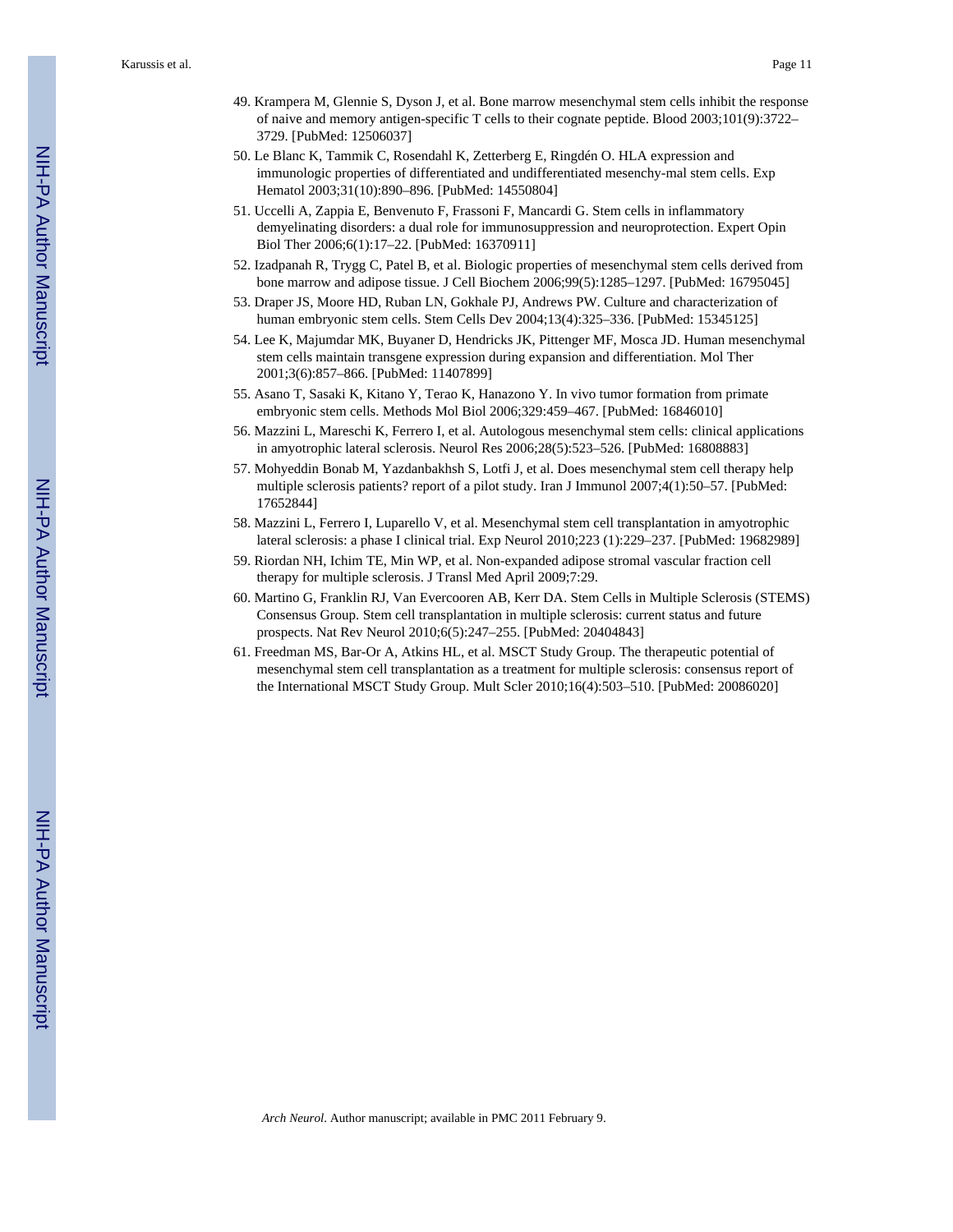Karussis et al. Page 12



# **Figure 1.**

Clinical follow-up of patients with multiple sclerosis (MS) and amyotrophic lateral sclerosis (ALS) after transplantation of mesenchymal stem cells (MSCs). A, The Expanded Disability Status Scale (EDSS) score in patients with MS was significantly reduced at 1 (*P<*.001), 3 (*P<*.001), and 6 (*P*=.001) months, compared with baseline (2-tailed paired *t* test). B, Changes in the Amyotrophic Lateral Sclerosis Functional Rating Scale (ALSFRS) score were not statistically significant.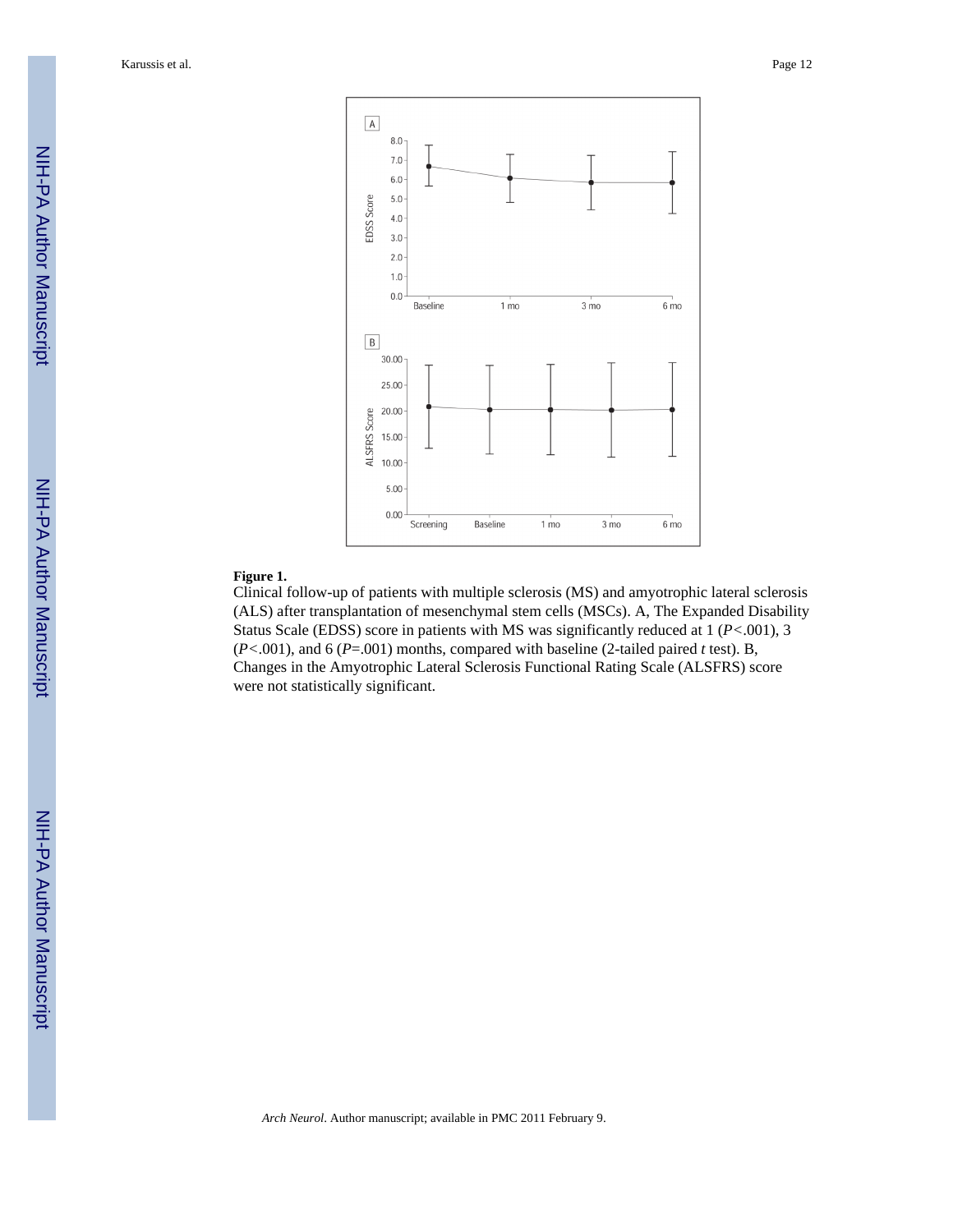

#### **Figure 2.**

Magnetic resonance imaging after injection of ferumoxides-labeled mesenchymal stem cells. A, An axial T2-weighted gradient echo scan through the inferior thoracic cord shows a hypointense pial signal coating the cord similar to that of superficial siderosis, characteristic of ferumoxides (Feridex)-labeled cells. B, Axial T2-weighted gradient echo scan through the cervical cord shows hypointensity of the dorsal roots and their entry zone and a similar hypointensity of the ventral root entry zones, suggesting the presence of ferumoxideslabeled cells.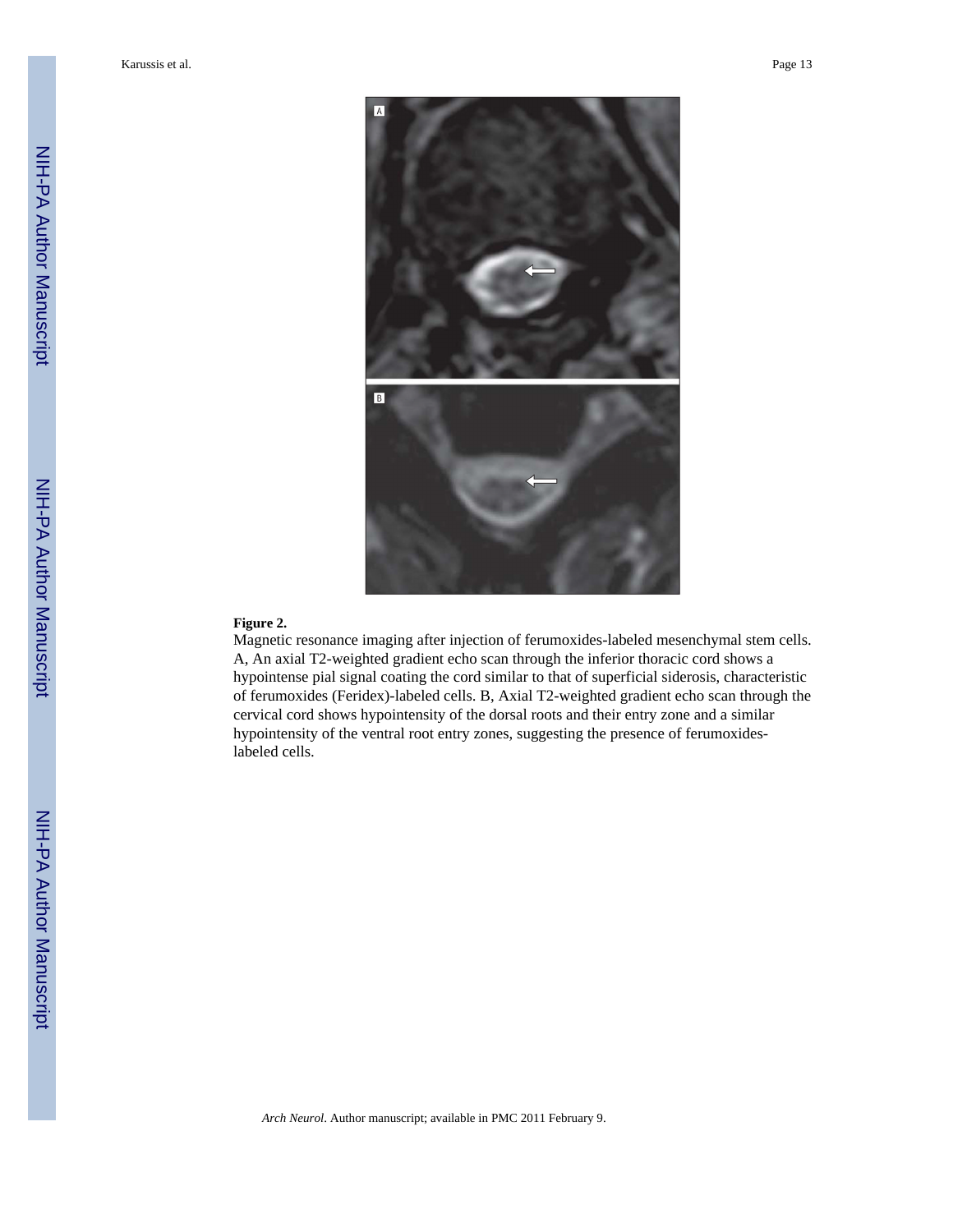

# **Figure 3.**

A 3-T diffusion-weighted axial magnetic resonance imaging scan of the brain shows hyperintense signals in the occipital horns of the brain ventricles, indicating the presence of dependent transplanted cells that were not magnetically labeled.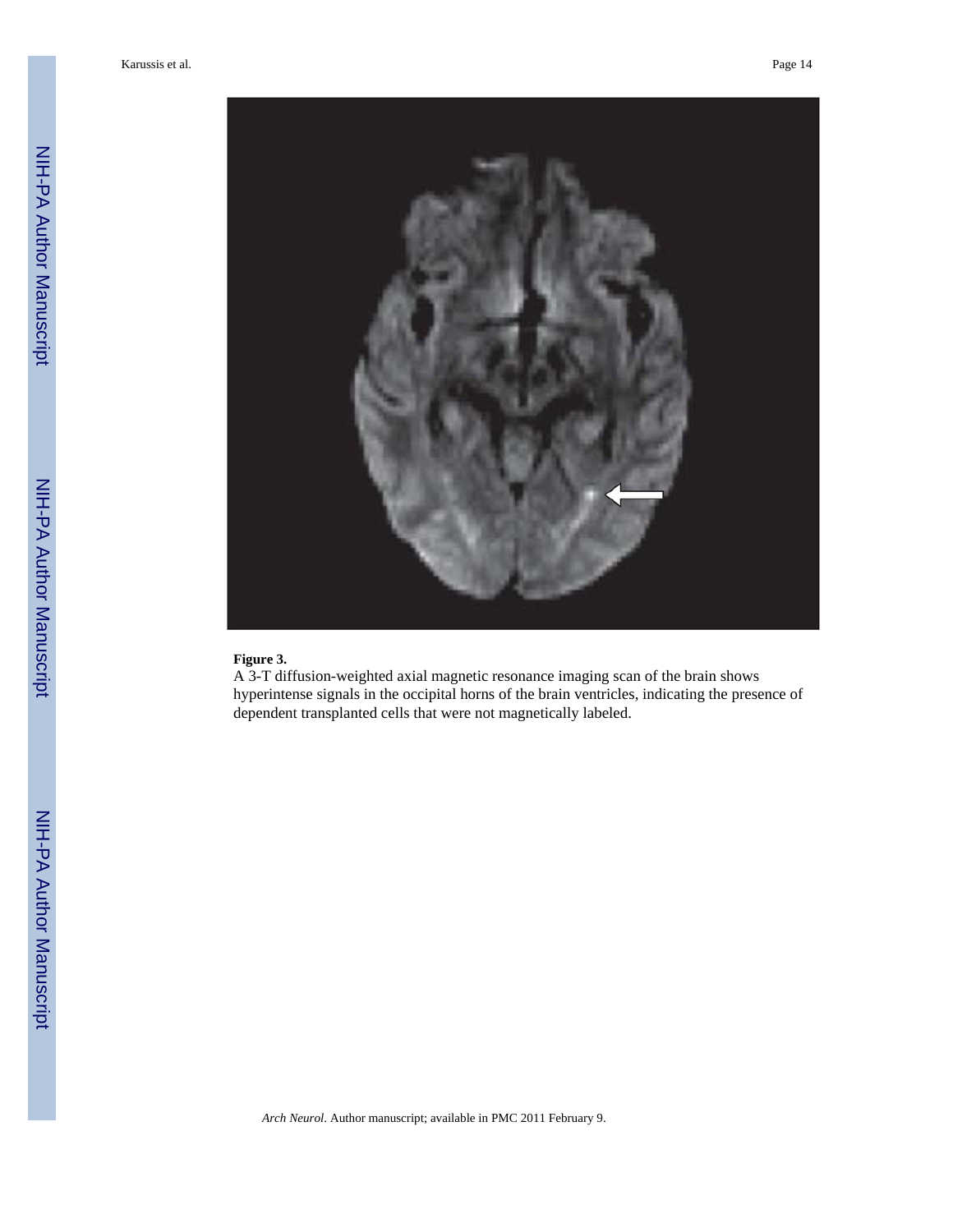Karussis et al. Page 15



#### **Figure 4.**

Immunological effects in patients with multiple sclerosis (MS) and amyotrophic lateral sclerosis (ALS) injected intravenously and intrathecally with mesenchymal stem cells (MSCs). Peripheral blood monocytes were obtained from 12 patients (7 with MS and 5 with ALS, combined as a single group) at baseline and at 4 and 24 hours after autologous MSC transplantation. A, Mean (SD) changes in the proportions of  $CD4^+$  CD25<sup>+</sup> and CD40<sup>+</sup> lymphocytes and of CD83+, CD86+, and HLA-DR+ myeloid dendritic cells (fluorescenceactivated cell sorter analysis), at 4 and 24 hours after MSC transplantation. \*Statistically significant changes (*P*<.05) compared with baseline (2-tailed paired *t* test). B, Changes in lymphocytic proliferation on stimulation with phytohemagglutinin after MSC transplantation (tested by means of tritiated thymidine uptake of peripheral blood lymphocytes obtained from MSC-treated patients with ALS and with MS that were then stimulated with phytohemagglutinin), at 4 and 24 hours after MSC transplantation. The differences were statistically significant (*P*=.001) compared with baseline (2-tailed paired *t* test).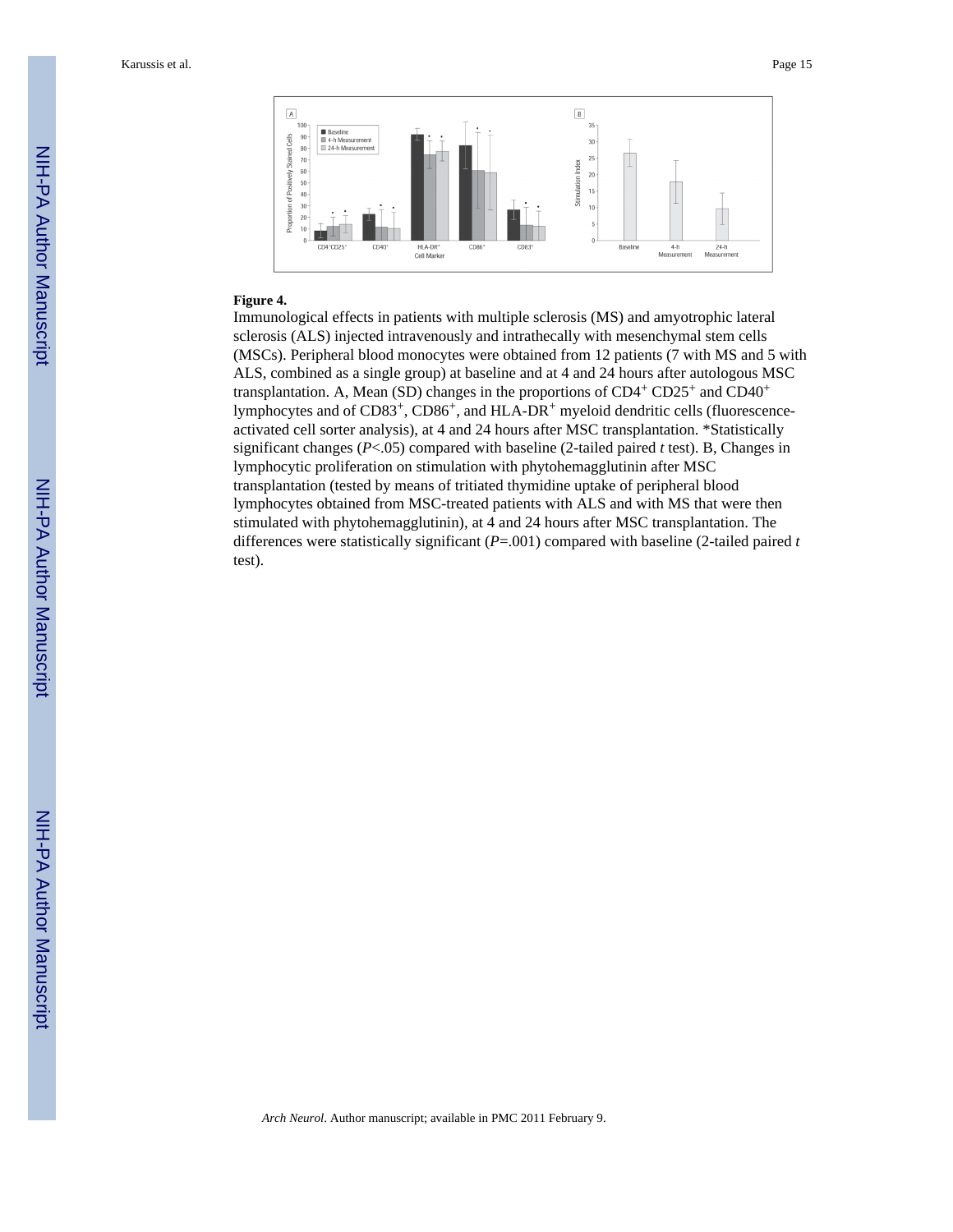## **Table 1**

Adverse Events in Patients With MS and With ALS After MSC Transplantation

|                             | <b>No. of Patients</b> |                   |                        |
|-----------------------------|------------------------|-------------------|------------------------|
| <b>Adverse Event</b>        | ALS Group $(n=19)$     | $MS Group (n=15)$ | Total No. $(\%)(N=34)$ |
| Fever                       | 11                     | 10                | 21(61.8)               |
| Headache                    | 5                      | 10                | 15(44.1)               |
| Meningism                   | $\mathbf{0}$           | 1                 | 1(2.9)                 |
| Rigidity                    | $\Omega$               | 2                 | 2(5.9)                 |
| Leg pain                    | 2                      | 1                 | 3(8.8)                 |
| Dyspnea                     | 1                      | $\mathbf{0}$      | 1(2.9)                 |
| Confusion                   | $\Omega$               | 1                 | 1(2.9)                 |
| Neck pain                   | $\Omega$               | 1                 | 1(2.9)                 |
| Difficulty walking/standing | $\Omega$               | 4                 | 4(11.8)                |

Abbreviations: ALS, amyotrophic lateral sclerosis; MS, multiple sclerosis; MSC, mesenchymal stem cell.